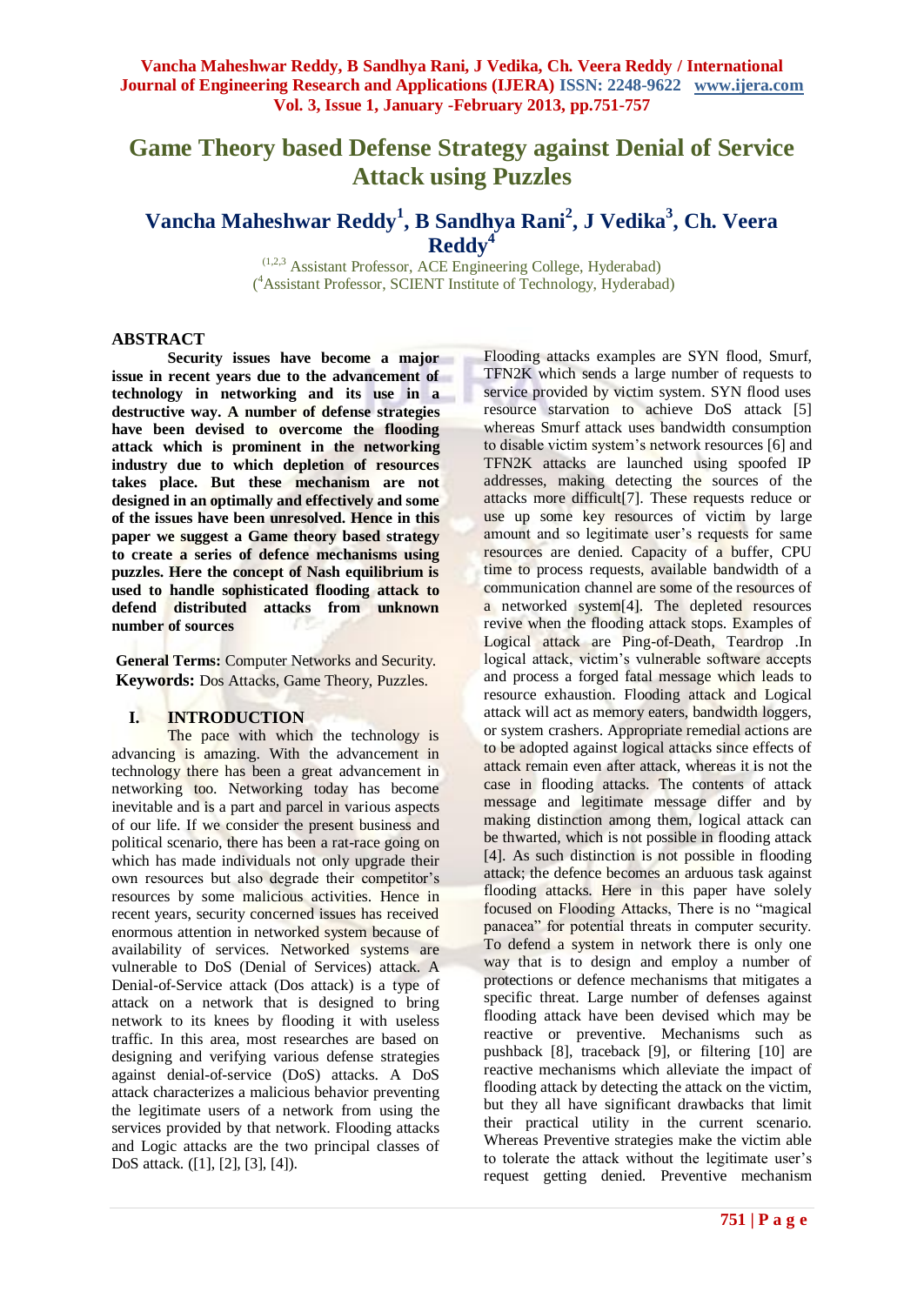enforces restrictive policies such as use of client puzzles that limits the resource consumption. Generally reactive mechanisms have some drawbacks. It suffers from scalability and attack traffic identification problems [4].

Dos can be effectively beaten by utilizing Client Puzzles. In client puzzle approach, the client needs to solve the puzzle produced by the defender (server) for getting services. The server produces computational puzzles to client before committing the resources. Once the sender solves the puzzle he is allocated the requested resources. The attacker who intends to use up the defender's resources by his repeated requests is deterred from perpetrating the attack, as solving a puzzle is resource consuming. To preserve the effectiveness and optimality of this mechanism, the difficulty level of puzzles should be adjusted in timely manner. Network puzzles and puzzle auctions tried to adjust difficulty level of puzzles but they are not much suitable in incorporating this trade-off. In this paper, we show that Puzzle-based mechanism can be effectively studied using game theory. This paper shows Puzzle-based defence mechanism modeled as two player game, one player as attacker who perpetrates a flooding attack and other as defender who counters the attack using client puzzles. Then Nash equilibrium is applied on game which leads to description of player's optimal strategy [4].

# **II. RELATED WORK:**

Burszteinetal [11] presented a model for evaluating the plausibility of successful attacks on a given network with interdependent files and services. This work provided a logic model that accounts for the time needed to attack, crash, or patch network systems. Rather than providing a game theoretic model, the work used the given time and topology constraints to determine if an attack, or defence, would be successful. Sun et al [12] analyzed information security problem in the mobile electronic commerce chain. They claimed that the application of game theory in information safety is based on the hypothesis of player's perfect rationality. Sun et al used game theory to make the analysis and put forward strategy suggestions for defender organization to invest in information security. It is concerned about management and not the technology of the information security. They formulated the problem of two organizations investing in the security, with parameters such as for investment, security risk and disasters. They presented a pay-off matrix. They did the Nash Equilibrium analysis for both pure and mixed strategy and showed them to be consistent. To make the investing a rational option they introduced a penalty parameter associated with not investing. They concluded by presenting an argument for encouraging organizations the investment in

information security the original idea of cryptographic puzzles is due to Merkle [13]. However, Merkle used puzzles for key agreement, rather than access control. Client puzzles have been applied to TCP SYN flooding by Juels and Brainard [14]. Aura, Nikander, and Leiwo [15] apply client puzzles to authentication protocols in general [16]. Dwork and Naor presented client puzzles as a general solution to controlling resource usage, and specifically for regulating junk email. Their schemes develop along a different axis, primarily motivated by the desire for the puzzles to have shortcuts if a piece of secret information is known. Xu et al. [17] proposed a game-theoretic model to defend a web service under DoS attack. They used a single bottleneck link to simulate the attacks. The metrics used for the performance of their system are total throughput of the attackers and their legitimate clients, legitimate client's average amount of time to download a web page, number of concurrent attackers and clients, and packet drop probability of the attackers and the clients.

Nonetheless, an attacker who knows the defender's possible actions and their corresponding costs may rationally adopt his own actions to defeat a puzzlebased defence mechanism. For example, if the defender produces difficult puzzles, the attacker responds them at random and with incorrect solutions. In this way, he may be able to exhaust the defender's resources engaged in solution verification. If the defender produces simple puzzles, the mechanism is not effective in the sense that the attacker solves the puzzles and performs an intense attack. Moreover, even if the defender enjoys efficient low-cost techniques for producing puzzles and verifying solutions, he should deploy the effective puzzles of minimum difficulty levels, i.e., the optimum puzzles, to provide the maximum quality of service for the legitimate users. Hence, the difficulty level of puzzles should be accurately adjusted in a timely manner to preserve the effectiveness and optimality of the mechanism. Although some mechanisms such as [19] and [20] have attempted to adjust the difficulty level of puzzles according to the victim's load, they are not based on a suitable formalism incorporating the above trade-offs and, therefore, the effectiveness and optimality of those mechanisms have remained unresolved [4]

# **III. CLIENT PUZZLE APPROACH**

Currently intruders are beginning to more often use legitimate, or expected, protocols and services as the vehicle for packet streams. The resulting attacks are hard to defend against using standard techniques, as the malicious requests differ from the legitimate ones in intent but not in content. Filtering or rate limiting based on anomalous packets are not feasible at all. In fact, filtering or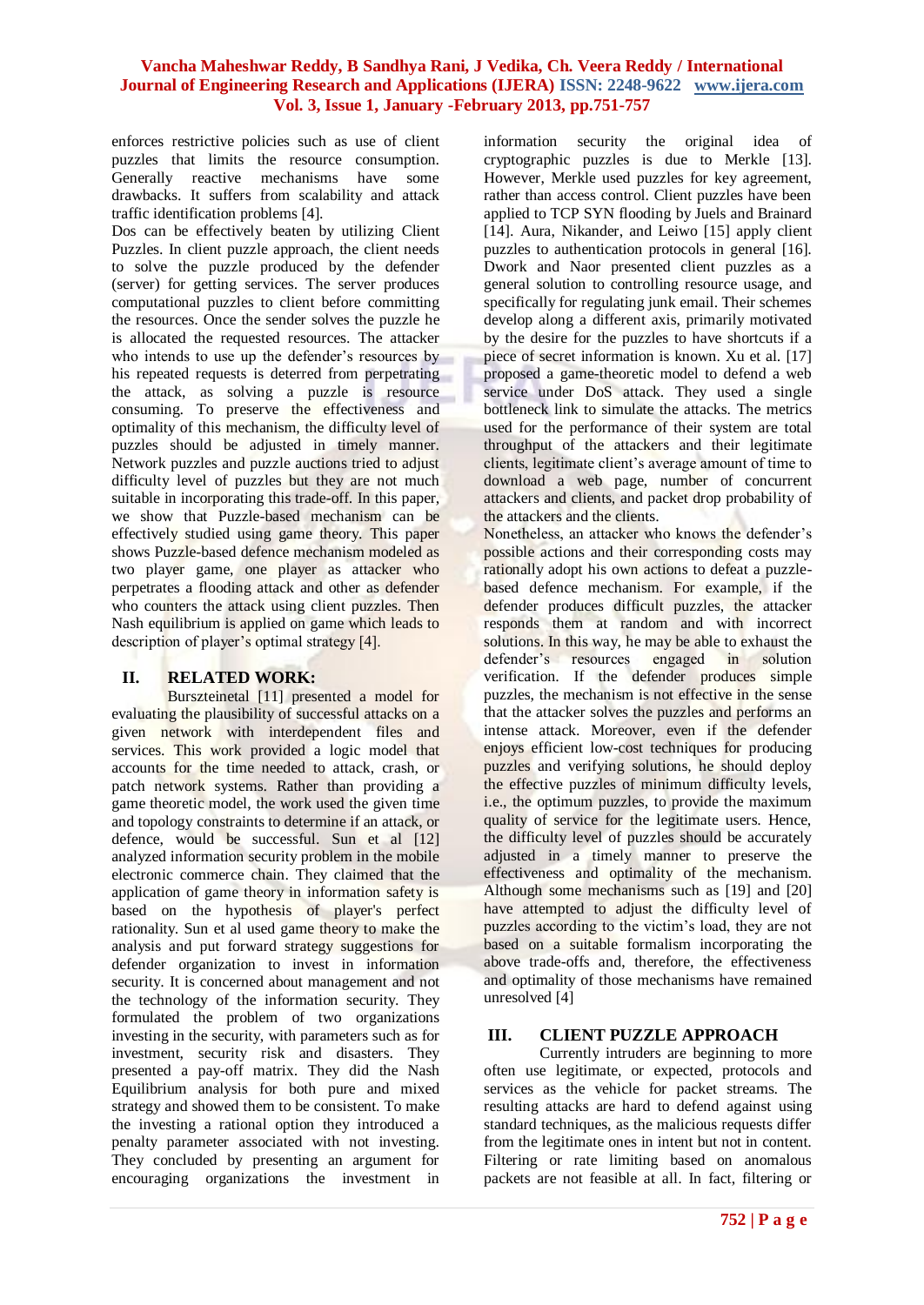rate limiting an attack that is using a legitimate and expected type of traffic may in fact complete the intruder's task by causing legitimate services to be denied. Currently, the most feasible way to handle this kind of situation is using the Turing Test mechanism as in Kill-bots. The graphical CAPTCHAs are most widely used today. It consists of a picture with some degraded or distorted image, which will take up a lot of valuable bandwidth especially in the case of the attack. Those graphical CAPTCHA consists of a picture with some degraded or distorted image. In the case of DDoS attack, sending those images from the server to the client for authentication actually consumes quite considerable bandwidth. T. Y. Chan has used the text-to-speech approach to generate the audio-based Turing test, yet it shows that the audio CAPTCHA largely ineffective. And actually audio-based Turing test will also consume remarkable bandwidth. Thus low bandwidth Turing test is very desirable for preventing the DDoS attack. One possible lowbandwidth Turing test is using text-based question answering, since computational linguistics is one of the most prominent research disciplines in artificial intelligence, and at the same time, Turing test in text format normally consume much less bandwidth. Although humans find it easy to understand the natural languages, computers do not [21]. The client puzzle approach means that before engaging in any resource consuming operations, the server first generates a puzzle and sends its description to the client that is requesting service from the server. The client has to solve the puzzle and send the result back to the server. The server continues with processing the request of the client, only if the client's response to the puzzle is correct. This is summarized in the following abstract protocol, where C and S denote the client and the server, respectively: [22]

- Step 1  $C \rightarrow S$ : sending service request
- Step 2 S: generation of a puzzle
- Step 3  $S \rightarrow C$ : sending description of the puzzle
- Step 4 C: solving the puzzle
- Step 5  $C \rightarrow S$ : sending solution to the puzzle
- Step 6 S: verification of the solution
- If the solution is correct:
- Step 7 S: continue processing service request

One can view the first six steps of the protocol as a preamble preceding the provision of the service, which is subsumed in a single step (step 7) in the above abstract description. The preamble provides a sort of algorithmic protection against DoS attacks. The server can set the complexity level of the puzzle according to the estimated strength (computational resources) of the attacker. If the server manages to set an appropriate complexity level, then solving the puzzle slows down the DoS attacker who will eventually abandon his activity [23]. The idea of puzzle was introduced as early as 1978, and Merkle was the first to incorporate the concept of cryptographic puzzles into authentication protocols. Merkle introduced an idea that, in a given communication, one legitimate participant sends several cryptographic problems that would be broken by the other participant. The security against an eavesdropper is based on the fact that the attacker is forced to solve all the puzzles whereas the legitimate participant only needs to choose and solve one puzzle. Current Client puzzle proposals apply some of Merkle's ideas [24]. Ideal characteristics of a client puzzle protocol [37] First, a puzzle should be easy for the server to create and verify, and should be much more difficult for the client to solve. The level of difficulty can be parameterized, and can be changed if needed. However, if the server is not under an attack, it should be possible that a puzzle would not be generated at all, allowing the client access without solving a puzzle. Second, it should not be possible for an attacker to keep a table of known puzzles and solutions [25] [26]. Third, the client should know that it has the correct answer before submitting it to the server. The puzzle solving process involves a repetitive brute-force task. The client should know when to terminate this process when it has the correct solution. Fourth, the server should know what puzzles it has generated and which ones to verify. There must be some type of mechanism in place that prevents an attacker from fabricating its own puzzle and sending its own solution to the server. The server needs to store a small amount of information so that it can determine which responses from the clients are solutions to valid puzzles Puzzle Characteristics [22] The computational costs employed by the server in generating and verifying the puzzles must be significantly less expensive that the computational costs employed the client in solving the puzzles. The puzzle difficulty, which depends on the server's resources availability, should be easily and dynamically adjusted during attacks.

- Clients have a limited amount of time to solve puzzles.
- Pre-computing puzzle solutions should be unfeasible.
- Having solved previous puzzles does not aid in solving new given puzzles.
- Before a correct puzzle solution is submitted, the server does not keep a record of the connection's state.
- Initially In the Client Puzzle approach The Tiny Encryption algorithm (TEA) which is a block-cipher encryption algorithm was proposed in 1994 by Wheeler and Needham [27][28]. Both the encryption and decryption algorithms are Feistel type routines that encrypt or decrypt data by addition, subtraction, bit-shifting, and exclusive-OR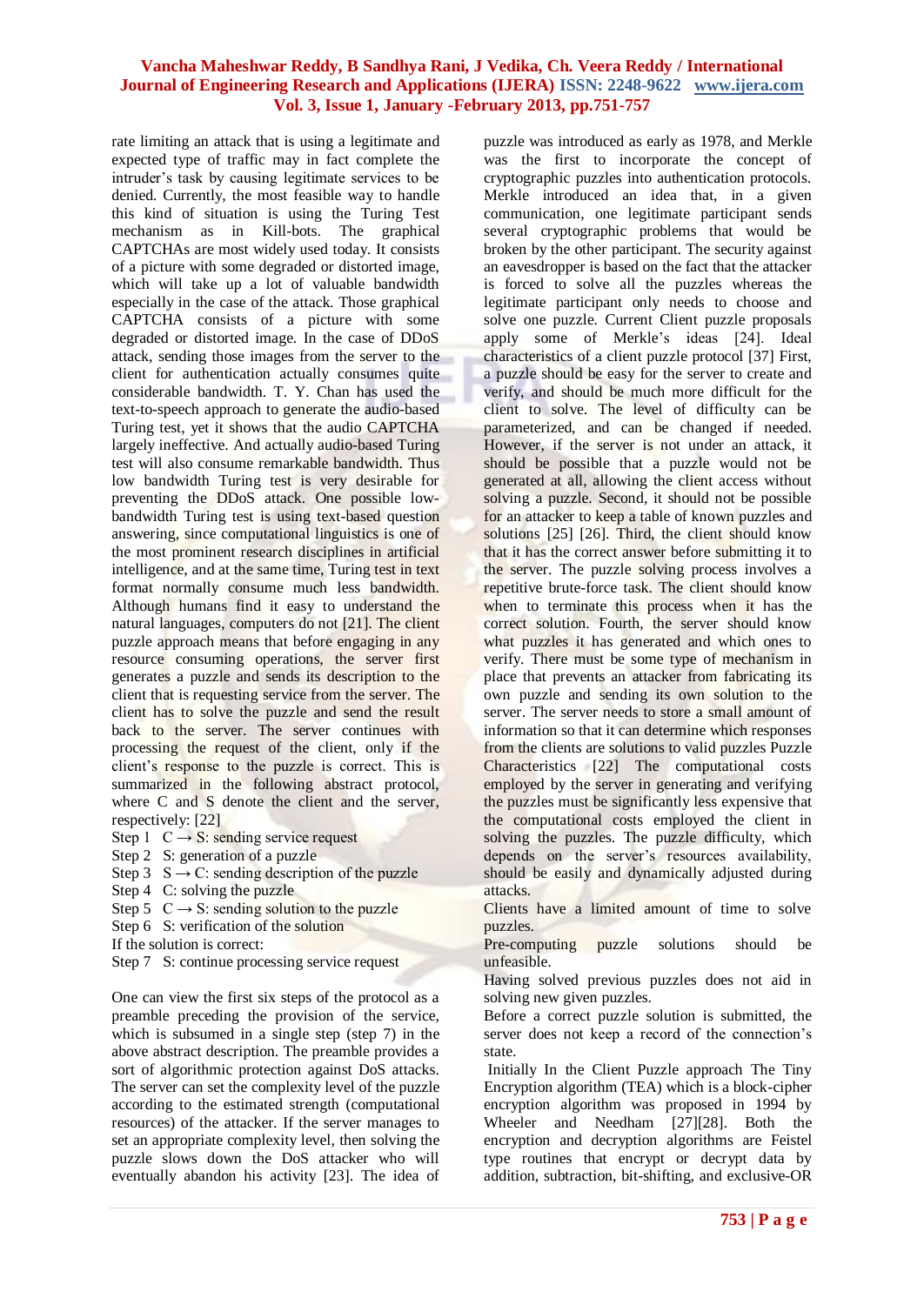operations. The goal of the encryption algorithm is to create as much diffusion2 as possible by incorporating many rounds or iterations of these operations. After TEA was released, certain minor weaknesses were discovered in the encryption algorithm [29]. In response, Wheeler and Needham developed an extension to TEA, called XTEA [30] Later Timothy, Jung-Min & Randolph [31] used variation of XTEA which uses 6 cycles and called it XTEA6.

#### **IV. GAME THEORY BASICS**

In this section, we describe game theory concepts used in defence models against Dos/DDoS attacks. Game theory based architectures are now used for network and computer security. In [32], a game theoretic method is presented which analyses security of computer networks. Game theory describes a multi-player decision scenario. There are various games which are used to build-up the Game theory inspired defence architecture. Some of them are given below: Perfect Information Game is a game in which each player is aware of the moves of all other players that have already taken place. Examples are: chess, tic-tac-toe. Imperfect information game is a game where at least one player is not aware of the moves of at least other player that have taken place. Complete Information Game is a game in which every player knows both the structure of the game and the objective functions of all players in the game, but not necessarily the actions. Incomplete information is game in which at least one player is unaware of the structure of the game or the objective function for at least one of the other players. Bayesian Game is a game in which information about the strategies and payoff for other players is incomplete and a player assigns a 'type' to other players at the onset of the game. Such games are labeled Bayesian games due to the use of Bayesian analysis in predicting the outcome. Static/Strategic Game is a one-shot game in which each player chooses his plan of action and all players' decisions are made simultaneously. Dynamic/Extensive Game is a game with more than one stage in each of which the players can consider their action. The sequences of the game can be either finite, or infinite. Stochastic Game is a game that involves probabilistic transitions through several states of the system. The game progresses as a sequence of states. The game begins with a start state; the players choose actions and receives a payoff that depend on the current state of the game, and then the game transitions into a new state with a probability based upon players' actions and the current state. The basic entities in the game are [33]: Player: A basic entity in a game that is tasked with making choices for actions. A player can represent a person, machine, or group of persons within a game.

Action: An action constitutes a move in the given game.

Payoff: The positive or negative reward to a player for a given action within the game.

In this paper, we consider game as the interaction between the attacker and defender as two player game where each player chooses actions which results in the best possible rewards for self.

In this paper, we also study the existence of equilibrium in these games and also show the benefit of using the game-theoretic defence mechanism with puzzles. We use game theoretical concept with Nash Equilibrium which is used to describe puzzle usage. Game theory concepts are and can be used in most of the layers but here we stress on using game theory in application layer.

### **V. GAME THEORY AND CLIENT-PUZZLES**

We have seen increasing activity in denial of service (DoS) attacks against online services and Web applications in order to extort, disable, or impair the competition. In order to extort, disable the competition in online services and web application there are instances of denial of services (DoS) attack. An FBI affidavit [Poulsen 2004] described a case where an e-Commerce Web site, WeaKnees.com, was subject to an organized DoS attack staged by one of its competitors. These attacks were carried out using approximately 5,000 to 10,000 zombie machines at the disposal of the attacker. These attacks began on 6th of Oct 2003, with SYN floods slamming into WeaKnees.com for 12 hours straight, crippling the site, which sells digital video recorders. In response, WeaKnees.com moved to more expensive hosting at RackSpace.com. Rackspace.com could counter the SYN flooding attacks using SYN-cookies and superior bandwidth capabilities. However, the attackers adapted their attack strategy and replaced simple SYN flooding attacks with a HTTP flood, pulling large image files from WeaKnees.com. At its peak, it is believed that this onslaught kept the company offline for a full two weeks, causing a loss of several million dollars in revenue. And so sophisticated DoS attacks are not only increasingly focusing on low-level network flooding, but also on application-level attacks that flood victims with requests. In this paper we are going to use client puzzles which make use of game theory with Nash equilibrium to counter DoS attacks also in discussion we describe how the source of the attacks can be traced and managed to provide more security. If security is provided on three major layers i.e. network layer, transport layer and application layer then we can prevent DoS Attack at good multitude. This we are countering by using client puzzles, before a client can establish a connection with a server, it must first solve a puzzle. In client-puzzle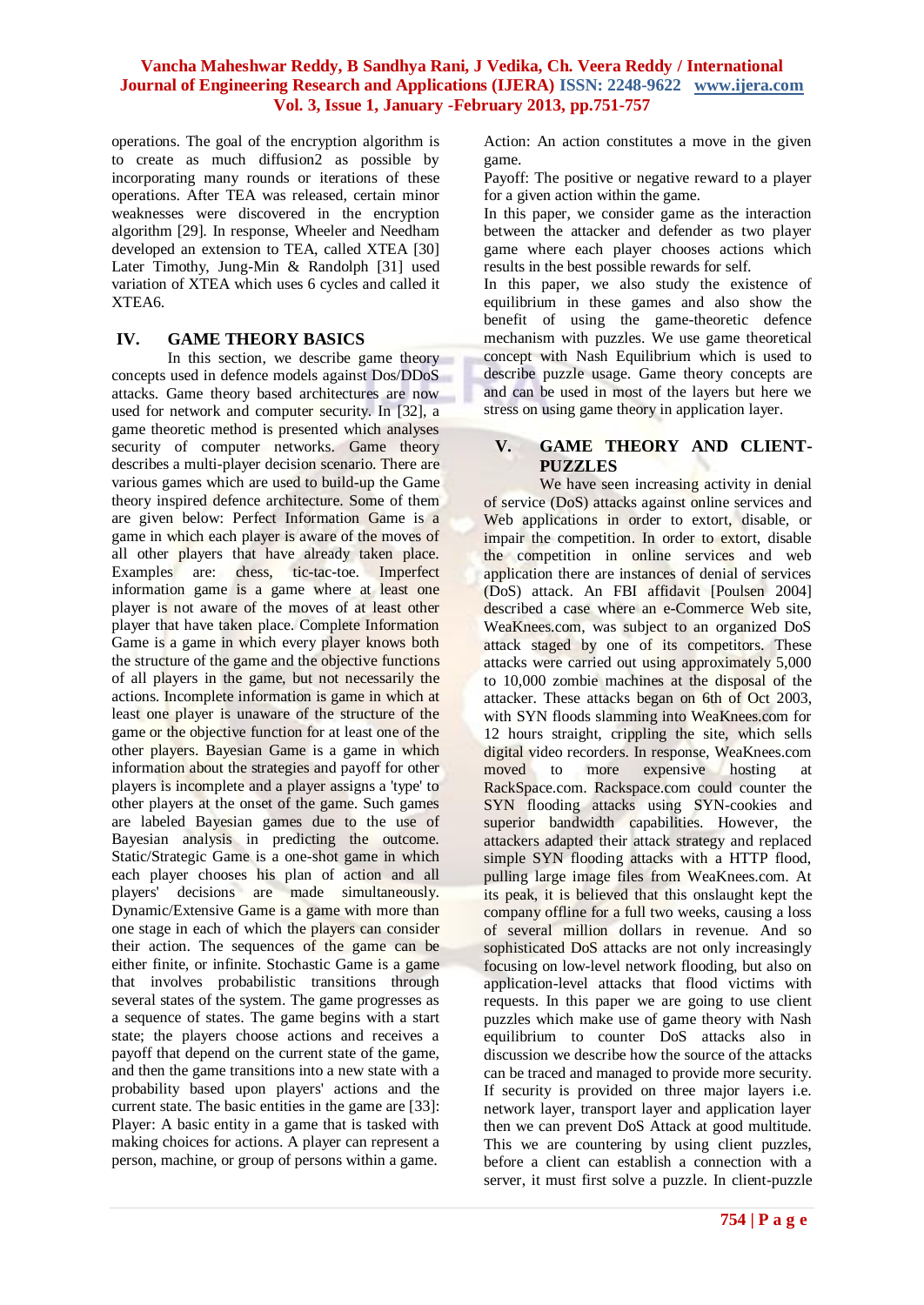approach, the defender treats incoming requests similarly and need not differentiate between the attack and legitimate requests. Upon receiving a request, the defender produces a puzzle and sends it to the requester. If it is answered by a correct solution, the corresponding resources are then allocated. By forcing the client to solve this puzzle, we can prevent frivolous and abusive connection attempts by the client.

The common problem among most of the client puzzle schemes that have been proposed is the puzzle verification, which involves the execution of a hash function or an encryption function to verify the client's answer.

This paper uses the concept of Game theory with Nash equilibrium. Nash equilibrium is a solution concept that describes a steady state condition of the game; no player would prefer to change his strategy as that would lower his payoffs given that all other players are adhering to the prescribed strategy. This paper uses the concept of Nash equilibrium in a prescriptive way rather than only in descriptive way. Use of Nash equilibrium in prescriptive way does not lead to exhaustion of defenders resources as the difficulty level of puzzles, random number generators and other parameters are so adjusted to achieve the same.

Fig. 1 Client Puzzle Approach Here we calculate each player's payoff using game theory concepts. We calculate defender's payoff and attacker's payoff. The payoff is considered through actions QT, RA, and CA, which stand for quitting (no answer), random answer to puzzle, and correct answer to the puzzle. It is assumed that a legitimate user always solves the puzzles and returns correct answers. Assume that the defender uses an easy puzzle P1 and a difficult puzzle P2 to defend him.

- $\alpha$ m -> time spend by defender in providing the service.
- αpp -> time taken by defender to produce a puzzle.
- $\bullet$   $\alpha Vp \rightarrow$ time taken by defender to verify the solution.
- $\alpha$ SP1-> expected time of attacker to spend to solve P1.

Defender chooses the puzzles P1 and P2 such that

 $\bullet$   $\alpha$ SP1 <  $\alpha$ m <  $\alpha$ SP2

On receiving a puzzle, the attacker may choose from one among the following actions: When attacker selects CA for puzzle Pi Pi:  $CA = \alpha m + \alpha PP + \alpha VP - \alpha SPi$ 

When attacker selects RA for puzzle Pi

Pi:  $RA = \alpha m + \alpha PP + \alpha VP$ 

Defender's Time:

Pi:  $X = -αPP - αV P - αm + αSPi$ 

We are using four Puzzle-based Defence Mechanism based on Nash equilibrium. They are Open-Loop Solutions: Open-loop is history independent solution.PDM1(Puzzle-based Defence Mechanism) is derived from the open-loop solution concept in which the defender chooses his actions regardless of what happened in the game history. The second is Closed-Loop Solutions: Closed loop is history dependent solution.PDM2 resolves PDM1problems by using the closed-loop solution concepts, but it can only defeat a single-source attack. PDM3 extends PDM2 and deals with distributed attacks. This defence is based on the assumption that the defender knows the size of the attack Coalition. PDM4, the ultimate defence mechanism is proposed in which the size of the attack coalition is assumed unknown [34].

# **VI. DISCUSSION**

The defence mechanism proposed in this paper largely depends on the quality of the puzzles i.e. how the PDM levels are used and differentiated using puzzles at application layer. Moreover the security and maintenance of database consisting of puzzles at the defenders side is an important issue which should be considered. In the game theory approach both the attacker and defender will try to increase their pay-off and at the same tries to gain more by reducing the counterpart's pay-off. The attempt of a defender will be considered optimum if the pay-off of a defender; legitimate user is maximum and is minimum for the attacker. Some other important concepts have been discussed below: 6.1 Pushback Let us discuss some issues that may affect the way Pushback [35] could be deployed. First off, it is fairly obvious that the pushback is most effective when an attack is nonisotropic; in other words, there will be routers fairly close to the target where most of the attack traffic will be arriving from a subset of the input links. That is a fairly safe assumption; even the biggest attacks do not involve more than a few thousand compromised machines, and there are many millions of machine on the Internet. It would be particularly hard for an attacker to ensure that the attack slaves are evenly distributed with respect to the target.

Another issue to examine is what fraction of the attack traffic originates from hosts served by the same ISP as the target. The smaller the ISP, the smaller that fraction will be, and even the largest of the top-tier ISPs will have a sizeable fraction of attacks originating from the outside. While an ISP can unilaterally deploy Pushback in its routers, unless agreements with its peering ISPs are made on how to honor pushback requests (an issue fraught with security and policy issues), said ISP will have to take advantage of pushback as best as it can. Now, in general, an ISP's network can be thought of as a cloud where clients attach (on edge routers) and which connects to other ISPs at peering points (private or public). An ISP's network can thus be viewed as a single virtual router, with multiple inputs and multiple outputs. If, in addition to output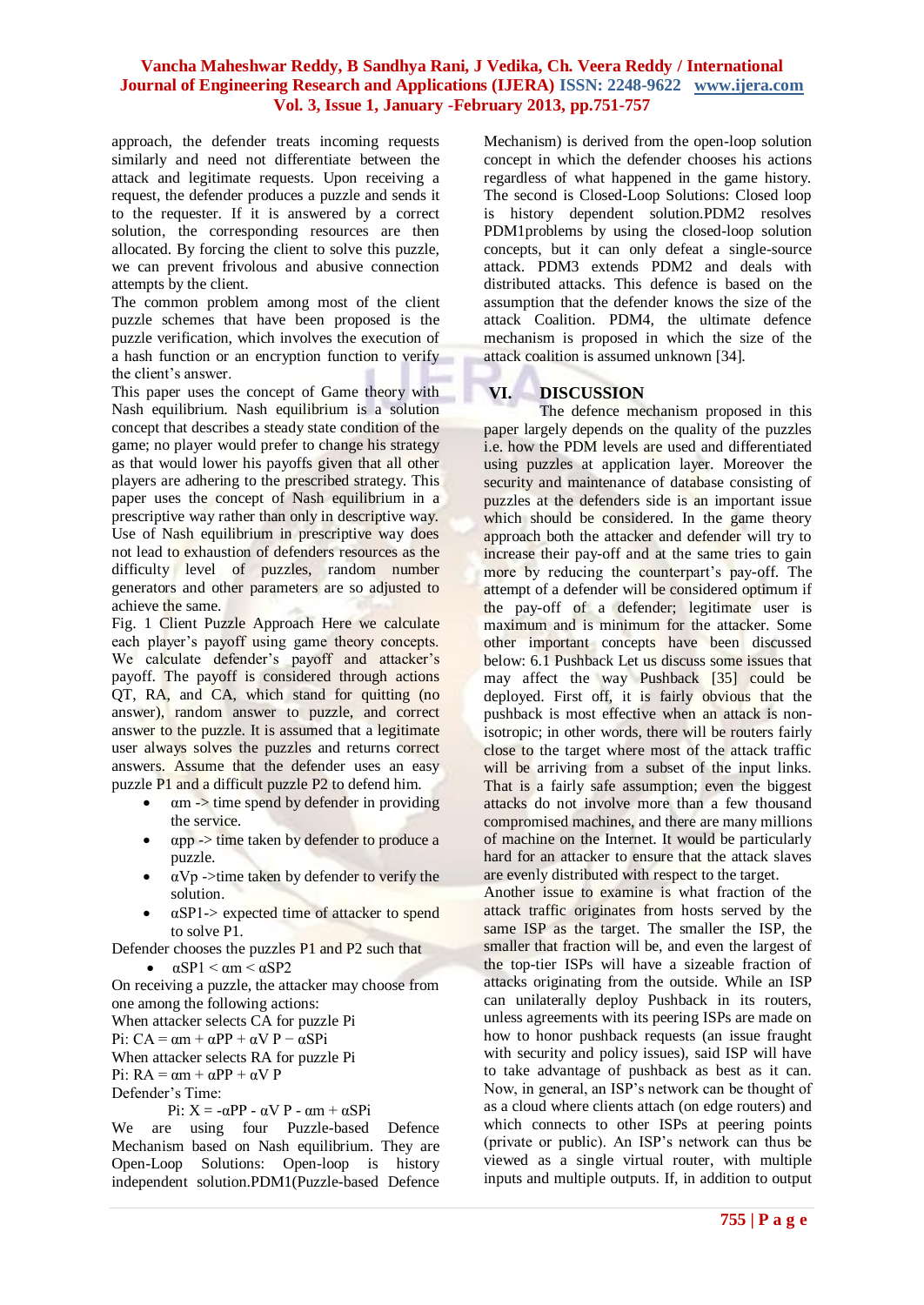rate limiting, we were to implement input rate limiting, then the following variation of pushback could be considered: when an edge router detects an attack toward one of its attached customers, it tries to pushback determine what fractions of the attack traffic are coming through the border routers of the ISP. This could be done with some variation of ITRACE or marking by the border routers that would be caught and examined at the edge routers. Then, using (authenticated) tunnels to the border routers, the edge router would ask them to apply input rate limiting to the requested aggregate. If this is deemed undoable, input rate limiting on the border routers would still be useful in that it would effectively extend pushback by one more hop without the cooperation of the (upstream, belonging to a different ISP) router. 6.2 Password Cracking In a Password Cracking [36] attack an attacker tries to gain unauthorized access to some machine by making repeated guesses at possible usernames and passwords. Password guessing can be done remotely with many services; telnet, ftp, pop, rlogin, and imap are the most prominent services that support authentication using usernames and passwords. Dictionary attack is one such type of attack. A Dictionary attack uses a targeted technique of successively trying all the words in an exhaustive list called a dictionary which is a pre-arranged list of values. In contrast with a brute force attack, where a large proportion key space is searched systematically, a dictionary attack tries only those possibilities which are most likely to succeed typically derived from a list of words for example a dictionary or a bible etc. Dictionary attacks succeed because many people have a tendency to choose passwords which are short (7 characters or fewer), single words found in dictionaries or simple, easilypredicted variations on words, such as appending a digit.

#### **VII. CONCLUSION**

Game theory has been used in this paper to provide defence mechanisms for flooding attacks using puzzles. The interaction between the defender and attacker is considered as an infinitely repeated game of discounted payoffs. The mechanism has been divided into different levels. This paper has also described the architecture of a client puzzle protocol. The algorithm selected for the client puzzle can be implemented on almost any platform. For the scenario in which an attacker carries out a DDoS attack, we modelled the actions of the attacker as intensities or data rates employed in carrying out the attack. And to develop a trace back system that can trace a single packet so that the data of the whole message is saved and to reduced eavesdropping risks.

#### **REFERENCES**

- [1] D. Moore, C. Shannon, D.J. Brown, G.M. Voelker, and S. Savage,"Inferring Internet Denial-of-Service Activity," ACM Trans.Computer Systems, vol. 24, no. 2, pp. 115-139, May 2006.
- [2] A. Hussain, J. Heidemann, and C. Papadopoulos, "A Frameworkfor Classifying Denial of Service Attacks," Proc. ACMSIGCOMM '03, pp. 99-110, 2003.
- [3] A.R. Sharafat and M.S.Fallah, "A Framework for the Analysisof Denial of Service Attacks," The Computer J., vol. 47, no. 2,pp. 179-192, Mar. 2004.
- [4] Mehran S. Fallah, A Puzzle-Based Defence Strategy AgainstFlooding Attacks Using Game Theory, IEEE transactions on dependable and secure computing, vol. 7, no. 1, pg 5-19.
- [5] C.L. Schuba, I.V. Krsul, M.G. Kuhn, E.H. Spafford, A. Sundaram, and D. Zamboni, "Analysis of a Denial of Service Attack on TCP,"Proc. 18th IEEE Symp. Security and Privacy, pp. 208-223, 1997.
- [6] Smurf IP Denial-of-Service Attacks. CERT Coordination Center,Carnegie Mellon Univ., 1998.
- [7] Denial-of-Service Tools. CERT Coordination Center, CarnegieMellon Univ., 1999.
- [8] J. Ioannidis and S. Bellovin, "Implementing Pushback: Router- Bssed Defence against DDoS Attacks," Proc. Network andDistributed System Security Symp. (NDSS '02), pp. 6-8, 2002.
- [9] D. Song and A. Perrig, "Advanced and Authenticated MarkingSchemes for IP Traceback," Proc. IEEE INFOCOM '01, pp. 878-886,2001.
- [10] A. Yaar, D. Song, and A. Perrig, "SIFF: A Stateless Internet FlowFilter to Mitigate DDoS Flooding Attacks," Proc. IEEE Symp.Security and Privacy, pp. 130-146, 2004.
- [11] E. Bursztein and J. Goubalt-Larrecq. A logical framework for evaluating network resilience againstfaults and attacks. Lecture Notes in Computer Science; Vol. 4846, 2007
- [12] W. Sun, X. Kong, D. He, and X. You. Information security problem research based on game theory. International Symposium on Publication Electronic Commerce and Security, 2008.
- [13] R. C. Merkle. "Secure Communications Over Insecure Channels," In Communications of the ACM. April, 1978.
- [14] A. Juels and J. Brainard. "Client Puzzles: A cryptographic defence against connection depletion attacks," In Proceedings of NDSS